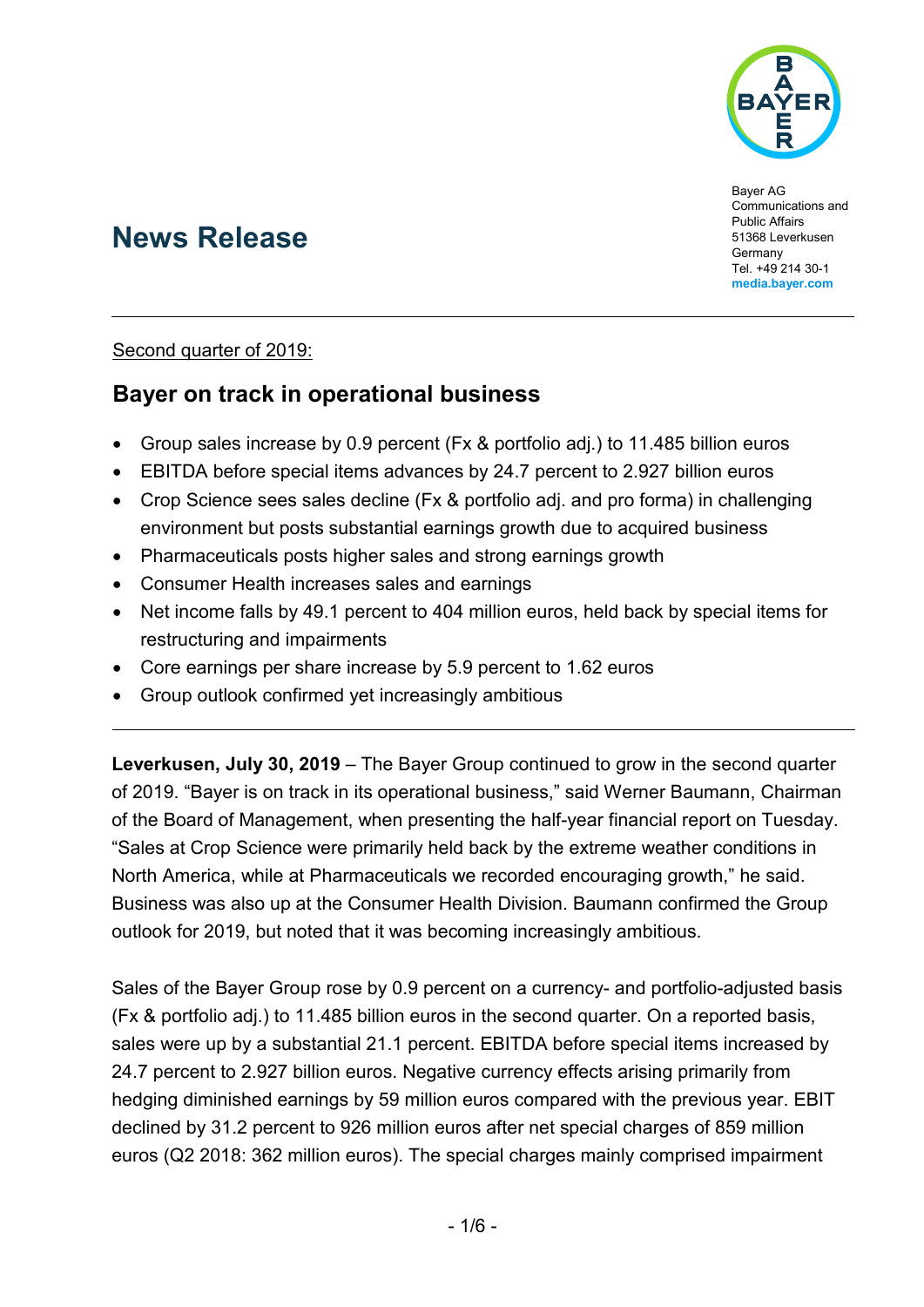losses in connection with the agreed divestment of Dr. Scholl's™ and expenses related to the announced restructuring measures.

Net income declined by 49.1 percent to 404 million euros. By contrast, core earnings per share from continuing operations rose by 5.9 percent to 1.62 euros. Free cash flow amounted to 751 million euros, down by 60.8 percent. This significant decline is due to the seasonality of the newly acquired Crop Science business. Since the acquisition closed in June 2018, the high cash outflows in April and May 2018 were not taken into account. Net financial debt as of June 30, 2019, increased to 38.808 billion euros, up 5.6 percent from March 31, 2019, due mainly to the dividend payment.

### **Crop Science impacted by extreme weather conditions**

In the agriculture business (Crop Science), Bayer generated sales of 4.788 billion euros. On a reported basis, sales were up by 59.0 percent, thanks mainly to the acquisition of Monsanto. Overall, business at Crop Science in the second quarter was significantly impacted by extreme weather conditions. In particular, flooding and heavy rains in the Midwestern United States and drought in large parts of Europe and in Canada had a negative effect. Ongoing trade disputes also weighed on business. Sales were down by 3.1 percent after adjusting for currency and portfolio effects, with the development of the acquired business only taken into account for the period June 7 to June 30. This decline was mainly the result of a considerable drop in sales in North America. Significant sales gains in Latin America did not offset this effect.

On a pro-forma basis, sales of Crop Science declined by a currency-adjusted (Fx adj.) 9.9 percent. In this context, sales are presented as if the acquisition of Monsanto and the associated divestments had already taken place as of January 1, 2018. On this basis, business was down at Soybean Seed & Traits, Herbicides and Corn Seed & Traits in particular. By contrast, sales increased at Insecticides.

EBITDA before special items of Crop Science rose by 66.9 percent to 1.075 billion euros. The increase was largely attributable to the earnings contribution from the acquired business. Earnings were diminished by the decline in sales, the absence of the earnings contribution from the businesses divested to BASF, inventory write-downs and a negative currency effect of 26 million euros.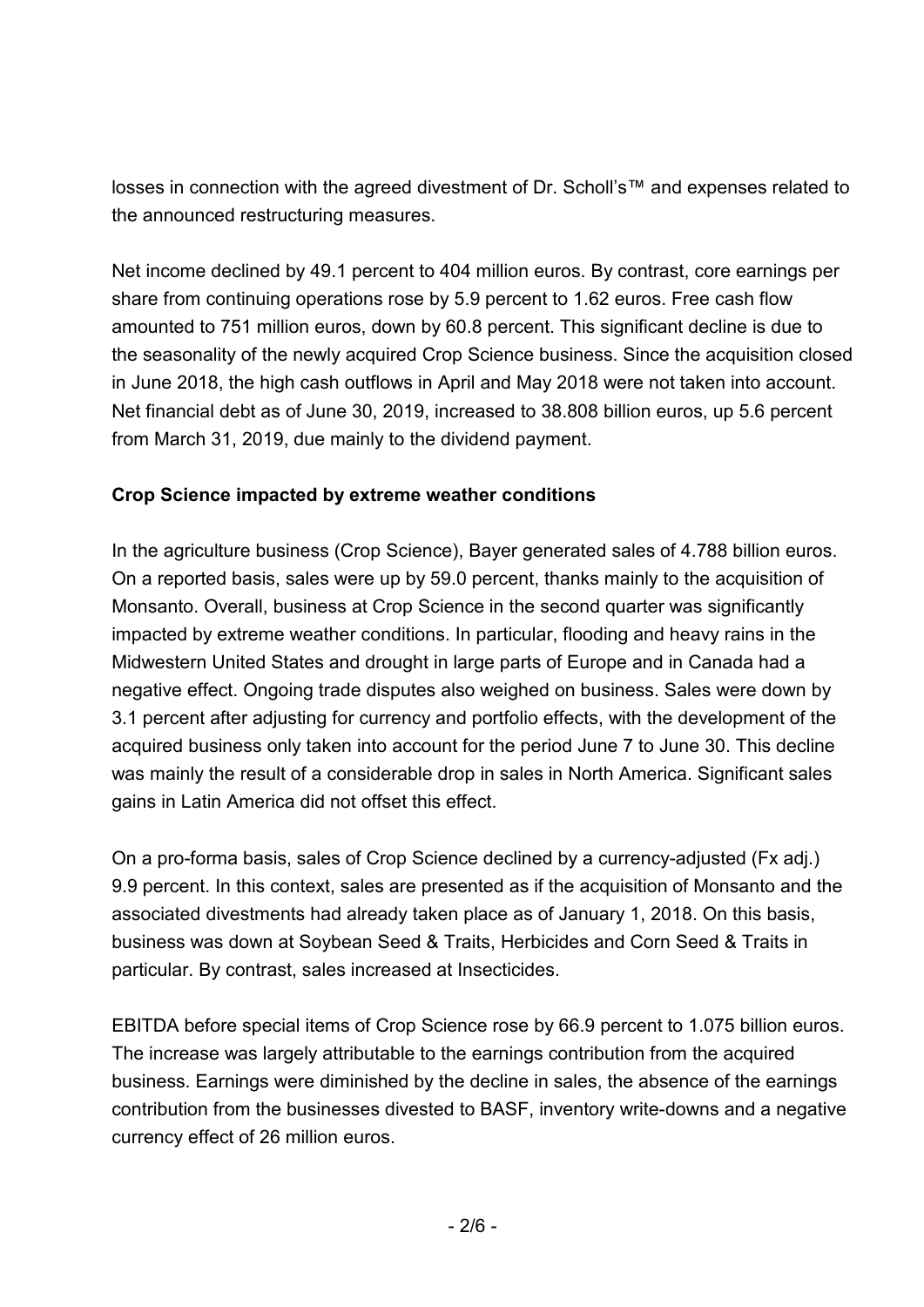As of July 11, 2019, lawsuits from approximately 18,400 plaintiffs had been served in the United States in connection with the crop protection product glyphosate. Bayer continues to believe that it has meritorious defenses and intends to defend itself vigorously in all of these lawsuits. In parallel to the continued litigation, Bayer will constructively engage in the mediation process ordered by a district judge in California.

### **Pharmaceuticals posts strong earnings growth**

Sales of prescription medicines (Pharmaceuticals) rose by 3.9 percent (Fx & portfolio adj.) to 4.422 billion euros. Business in China remained strong, and Bayer also continued to achieve robust growth with the oral anticoagulant Xarelto™ and the eye medicine Eylea™. Sales of Xarelto™ advanced by 12.5 percent (Fx & portfolio adj.), primarily due to expanded volumes in China and Europe/Middle East/Africa. License revenues – recognized as sales – in the United States, where Xarelto™ is marketed by a subsidiary of Johnson & Johnson, were down year on year. Sales of Eylea™ increased by 11.2 percent (Fx & portfolio adj.), with business continuing to expand in all regions.

Sales of the cancer drug Stivarga™ advanced by 23.9 percent (Fx & portfolio adj.), primarily as a result of higher volumes in China and Russia. With growth of 11.0 percent (Fx & portfolio adj.), sales of the pulmonary hypertension treatment Adempas™ also increased by a double digit percentage, driven by business in the United States and Europe. By contrast, business with the multiple sclerosis treatment Betaferon™/ Betaseron™ continued to decline. Sales were down by 17.9 percent (Fx & portfolio adj.), primarily as a result of strong competition in the United States. The 9.4 percent decrease (Fx & portfolio adj.) in sales of the cancer drug Nexavar™ was mainly due to the competitive market environments in the United States and Japan.

EBITDA before special items of Pharmaceuticals rose by 10.1 percent to 1.500 billion euros. The robust increase in earnings was primarily attributable to higher demand and a decrease in the cost of goods sold. In addition, research and development expenses were down compared with the high level of the prior-year period and because the recognition of study costs is being phased differently than in 2018. Negative currency effects diminished earnings by 30 million euros.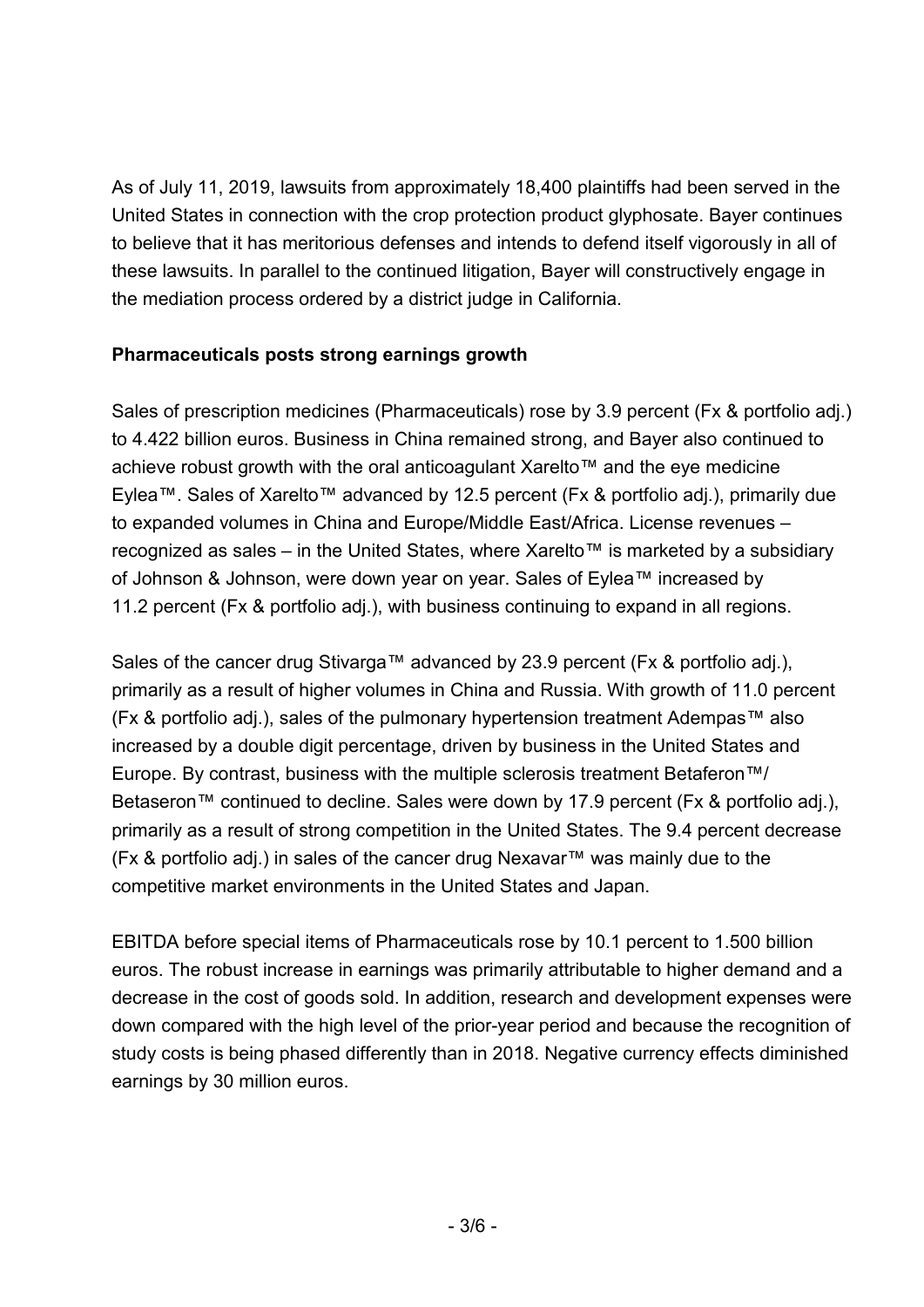### **Consumer Health posts increase in sales and earnings**

Sales of self-care products (Consumer Health) rose by 2.1 percent (Fx & portfolio adj.) to 1.442 billion euros. The division recorded the strongest growth in Latin America, while business also expanded in Europe/Middle East/Africa and in Asia/Pacific. North America was the only region in which sales were down slightly on a currency- and portfolioadjusted basis. On a global level, the Allergy & Cold category delivered the strongest performance, with sales climbing by 10.8 percent (Fx & portfolio adj.). The division also recorded encouraging growth in the Digestive Health and Nutritionals categories, which saw sales increase by 7.9 percent and 4.0 percent, respectively, after adjusting for currency and portfolio effects. By contrast, sales declined by 4.2 percent (Fx & portfolio adj.) in the Dermatology category and by 3.2 percent (Fx & portfolio adj.) in the Pain & Cardio category.

EBITDA before special items of Consumer Health increased by 5.5 percent to 270 million euros. Positive contributions to earnings came primarily from the efficiency program initiated at the end of 2018, which led to a significant decrease in selling expenses, as well as from sales growth. Earnings were diminished by the absence of the contribution from the divested U.S. prescription dermatology business.

### **Animal Health sees business decline slightly following strong prior-year quarter**

Sales of Animal Health fell by 2.7 percent (Fx & portfolio adj.) to 454 million euros, due especially to volumes declining substantially in the United States as expected following a strong prior-year quarter. The positive developments in Asia/Pacific and Latin America did not fully offset this effect. EBITDA before special items declined by 3.1 percent to 124 million euros.

### **Outlook for 2019 confirmed yet increasingly ambitious**

Bayer has confirmed its outlook for the Group and its segments for fiscal 2019. However, this outlook is becoming increasingly ambitious in view of the challenging environment for the Crop Science business. For 2019, the company expects Group sales to amount to around 46 billion euros based on 2018 exchange rates. This corresponds to an increase of approximately 4 percent (Fx & portfolio adj.). Bayer is aiming for a currency-adjusted increase in EBITDA before special items to approximately 12.2 billion euros, while core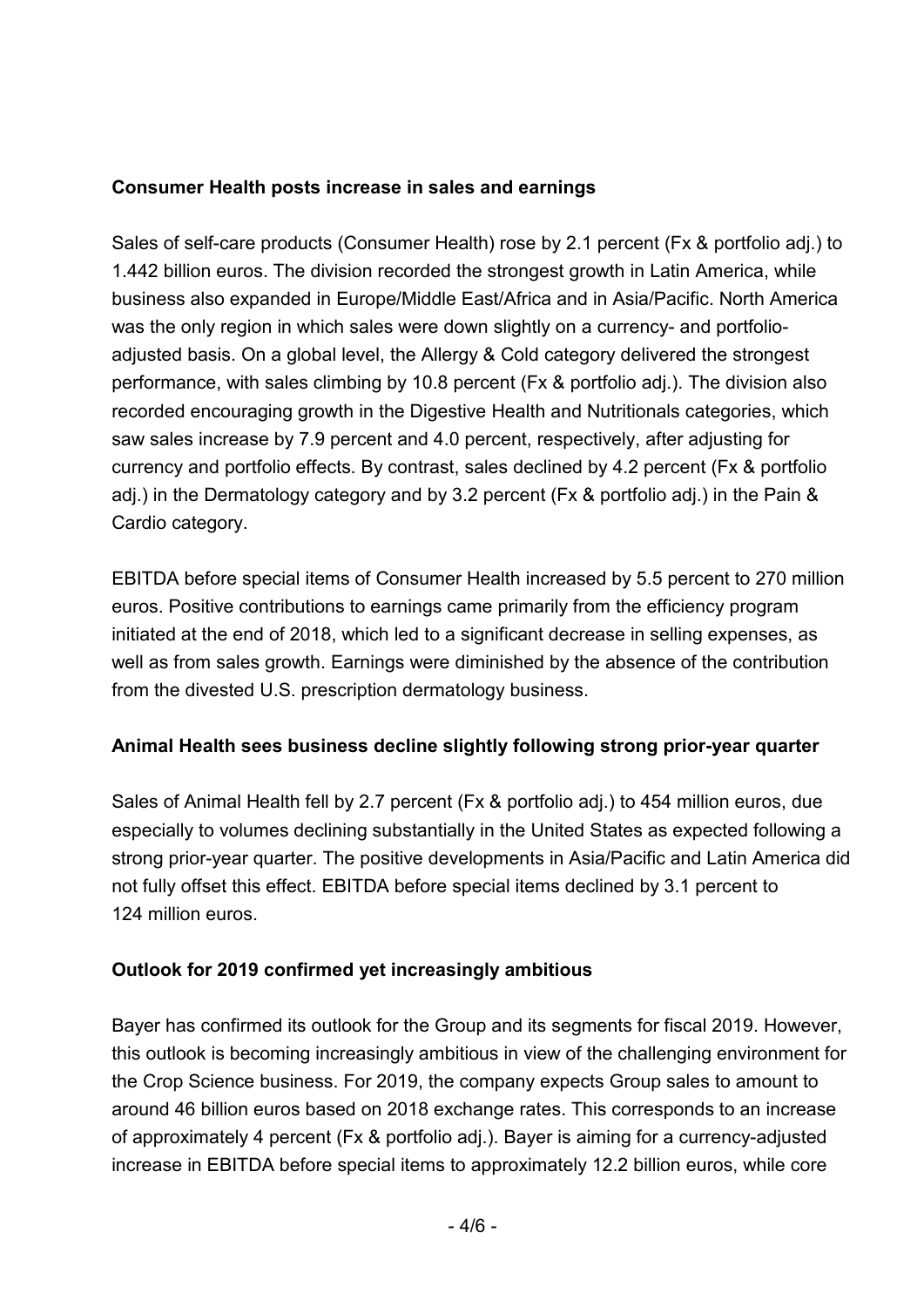earnings per share are seen rising to approximately 6.80 euros based on 2018 exchange rates. These targets do not take into account the plans to exit the Animal Health business unit, the agreed divestment of the Consumer Health brands Coppertone™ and Dr. Scholl's™, and the planned sale of the 60-percent interest in German site services provider Currenta.

#### *Notes to editors:*

*The following tables contain the key data for the Bayer Group and its segments for the second quarter and first six months of 2019.*

*The full interim report for the second quarter is available online at: [www.bayer.com/halfyearreport](http://www.bayer.com/halfyearreport)*

*Print-quality photos can be found online at [www.bayer.com/photo-footage](https://www.bayer.com/photo-footage)*

*TV and multimedia editors can download or order the latest film footage about Bayer free of charge at [www.tv-footage.bayer.com](https://www.tv-footage.bayer.com/).*

Contact: **Christian Hartel, phone +49 214 30-47686** Email: christian.hartel@bayer.com

#### **Tino Andresen, phone +49 214 30-66048**

Email: [tino.andresen@bayer.com](mailto:tino.andresen@bayer.com)

For more information go to [www.bayer.com.](http://www.bayer.com/)

ha (2019-0204E)

#### **Forward-Looking Statements**

This release may contain forward-looking statements based on current assumptions and forecasts made by Bayer management. Various known and unknown risks, uncertainties and other factors could lead to material differences between the actual future results, financial situation, development or performance of the company and the estimates given here. These factors include those discussed in Bayer's public reports which are available on the Bayer website at [www.bayer.com.](http://www.bayer.com/) The company assumes no liability whatsoever to update these forward-looking statements or to conform them to future events or developments.